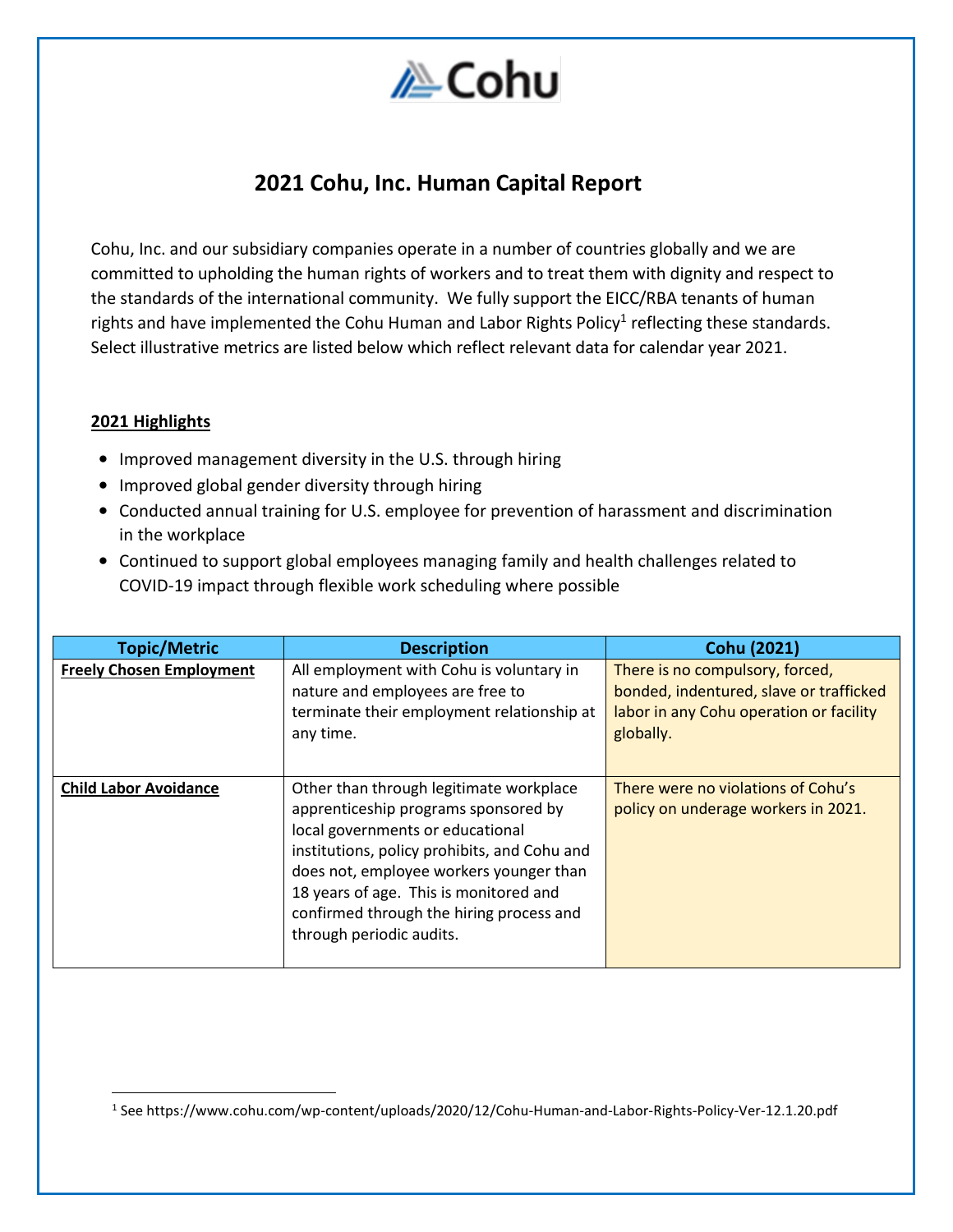| <b>Topic/Metric</b>           | <b>Description</b>                                                                                                                                                                                                                                                                                                                                                                                                                                                                                                                                                 | Cohu (2021)                                                                                                                                                                                                                                                                         |
|-------------------------------|--------------------------------------------------------------------------------------------------------------------------------------------------------------------------------------------------------------------------------------------------------------------------------------------------------------------------------------------------------------------------------------------------------------------------------------------------------------------------------------------------------------------------------------------------------------------|-------------------------------------------------------------------------------------------------------------------------------------------------------------------------------------------------------------------------------------------------------------------------------------|
| Non-discrimination            | Cohu provides work environments that are<br>free of harassment and unlawful<br>discrimination and is committed to<br>providing workplaces that are productive,<br>pleasant and based on mutual respect.<br>Cohu has implemented explicit company<br>policies that prohibit harassment and<br>unlawful discrimination or retaliation in any<br>form for making harassment or<br>discrimination claims <sup>2</sup> .                                                                                                                                                | During 2021 we had no substantiated<br>claims of this type. Cohu conducts<br>annual training on discrimination and<br>harassment prevention and managing<br>bias in the workplace for U.S. Quarterly<br>ethics and business conduct training is<br>being launched globally in 2022. |
| <b>Freedom of Association</b> | Open and direct communication between<br>workers and management is the most<br>effective way to resolve workplace issues.<br>Cohu respects the rights of workers to<br>associate freely and to join or not join labor<br>unions or workers' councils in accordance<br>with local laws. Cohu provides numerous<br>communication channels for employees to<br>engage directly with management from<br>regular all-employee meetings at various<br>facilities, to round-table sessions with<br>senior executives, multiple anonymous<br>question forums and hotlines. | This is supported by the metric that in<br>2021 approximately 16% of Cohu<br>workers were represented by a union<br>or workers council.                                                                                                                                             |
| <b>Work-Life Balance</b>      | Cohu supports employees to balance their<br>career and personal lives through a variety<br>of programs including part-time work<br>schedules, flex-time, remote and hybrid<br>work arrangements. Additionally, Cohu<br>provides paid and unpaid leaves to<br>employees to act as caregivers and to enjoy<br>being new parents; to recover from<br>personal illness or injury; and to complete<br>civic responsibilities such as military<br>service, voting or jury duty.                                                                                          |                                                                                                                                                                                                                                                                                     |

<sup>2</sup> See https://cohu.gcs-web.com/static-files/be2ba29b-3a98-4987-9695-4d9a03173556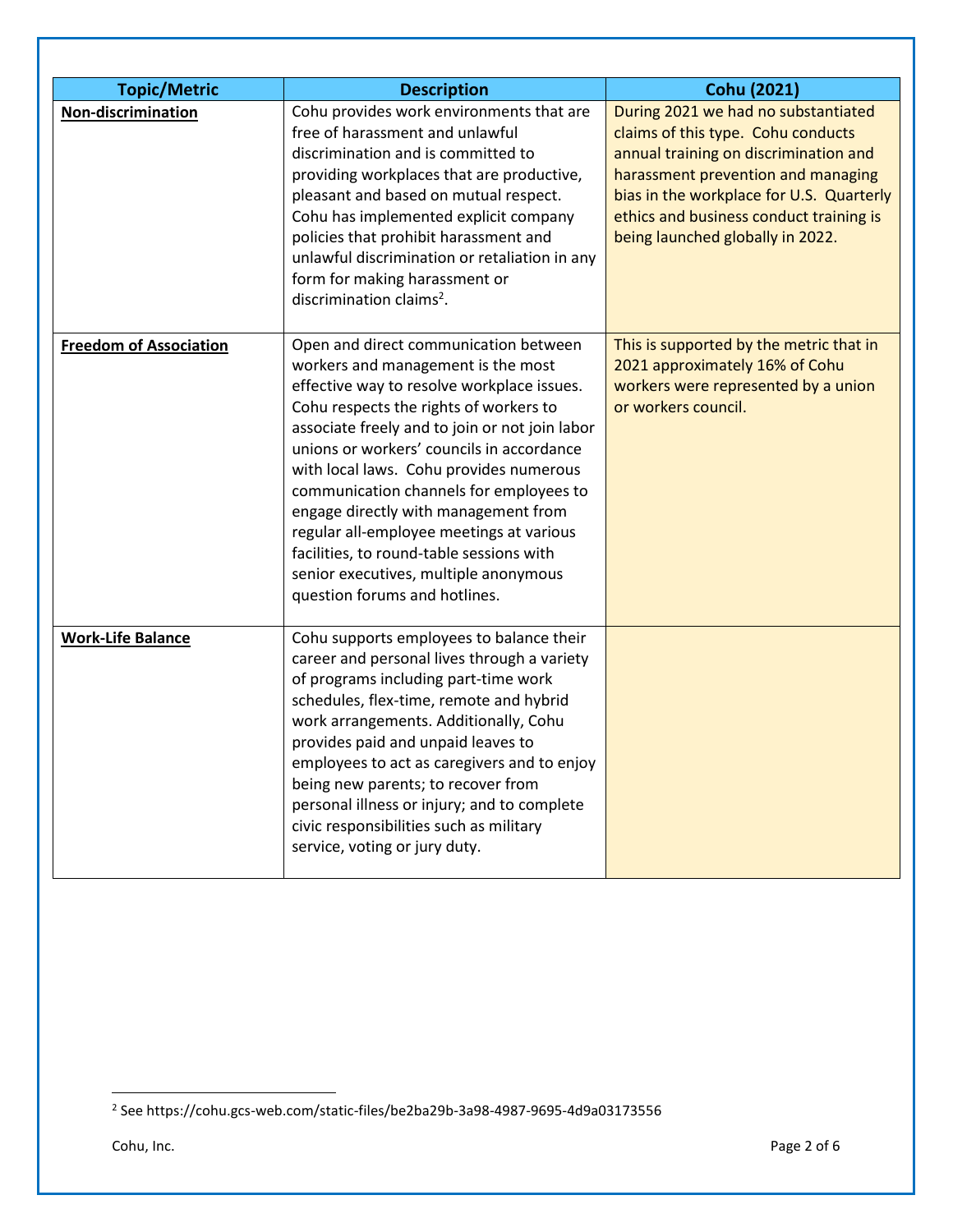



Cohu, Inc. Page 3 of 6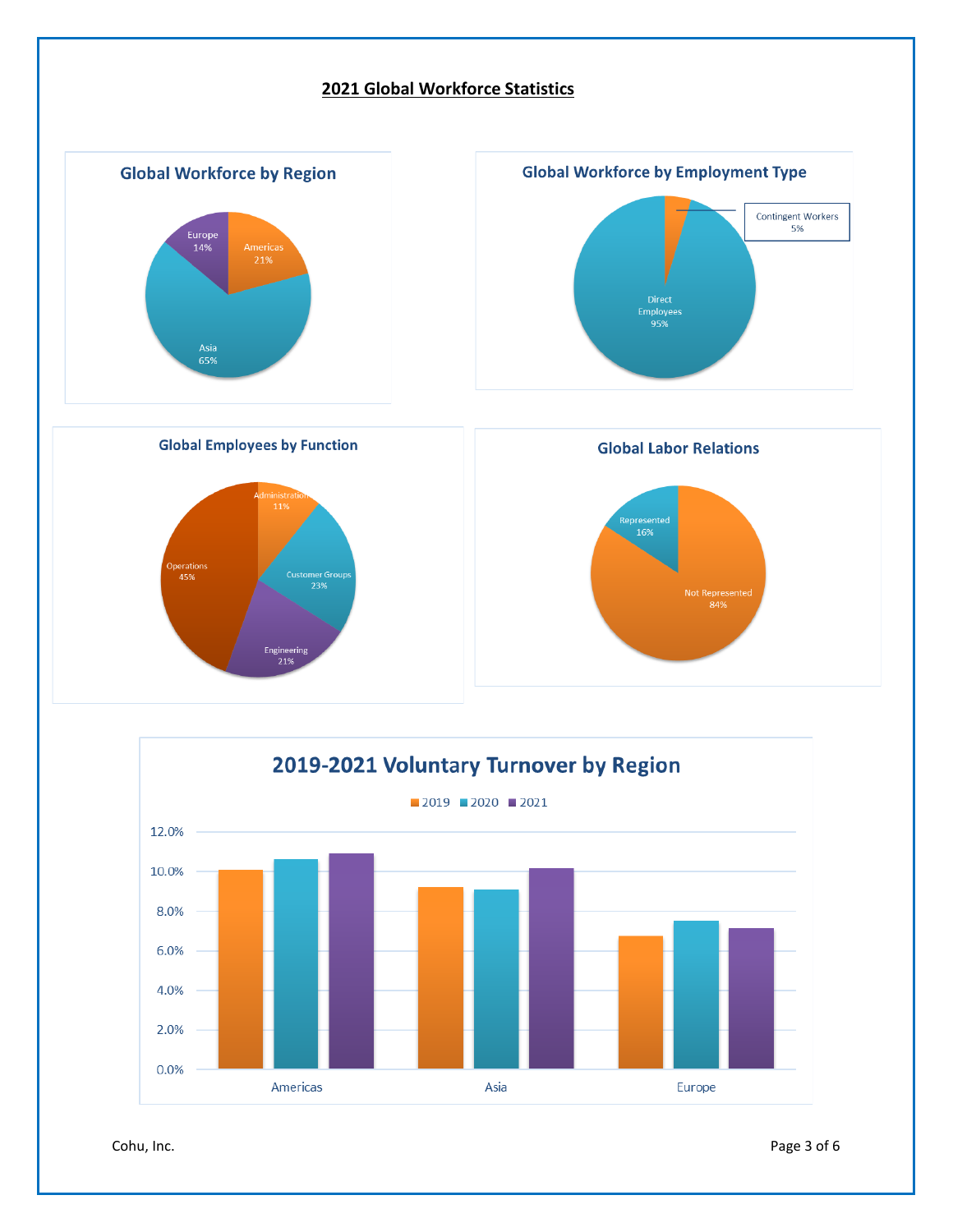## **2021 Global Workforce Demographics**





*No executive hires in 2021*

Cohu, Inc. Page 4 of 6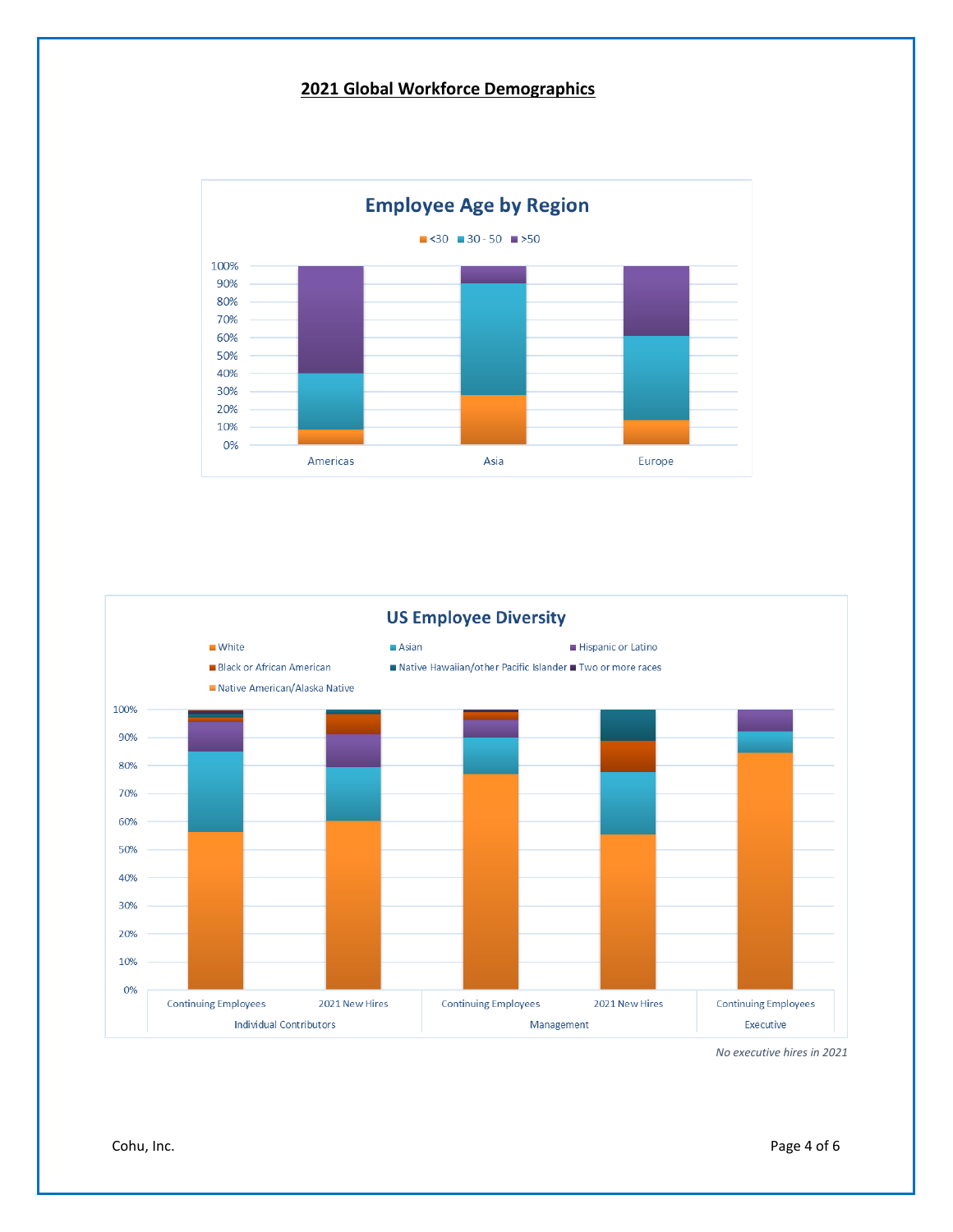## **2021 Global Workforce Gender Demographics**